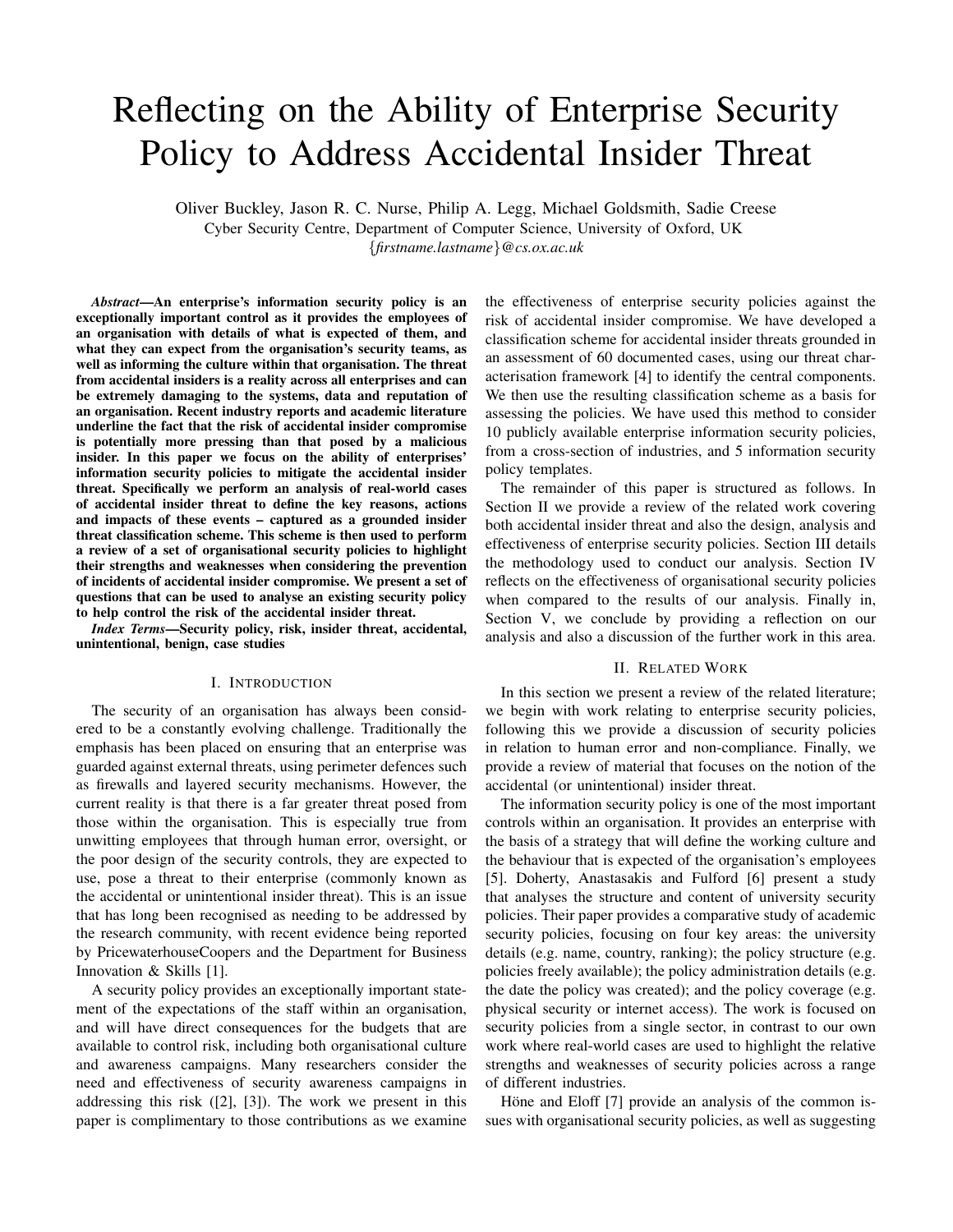the key factors that will contribute to the effectiveness of a security policy. The paper suggests that the biggest barrier to the success of an information security policy is that it often fails to adequately communicate with employees for a variety of reasons, including: users are not aware of the policy, it is too long or technical and there is often a disconnect between the policy and day-to-day tasks. Höne and Eloff conclude that the most effective security policies will be focused on the users, where the content is secondary to the way in which it is communicated to the users.

A large number of incidents that could be attributable to an accidental insider are often the result of policies within a company that are either poorly defined or are not properly disseminated and regularly reinforced among the employees. Boss *et al.* [8] looks at the degree in which security policies and procedures are followed by individuals, and introduces the idea of 'mandatoriness'. Mandatoriness is used as a metric for the degree to which individuals believe that compliance with security policies is compulsory. The findings, by Boss *et al*., show that if an employee believes that they are being observed by their managers, then they are more likely to follow security policies and procedures.

The notion of policy non-compliance is particularly relevant when considering incidents of accidental insider compromise. Pahnila, Siponen and Mahmood [9] provide an empirical study of employees' behaviour in relation to security policy compliance. Their work proposes a model to provide insight into why an employee may or may not comply with a security policy. Herath and Rao [10] present an Integrated Protection Motivation and Deterrence model of security policy compliance, based on literature, protection-motivation theory, deterrence theory and organisational behaviour. Whilst it is recognised that user behaviour plays a part in a number of security incidents, it is too easy to place the blame entirely on the employee. Sasse, Brostoff and Weirich [11] argue that it is counter-productive to place the blame on the users and that security policy needs to be designed with human behaviour in mind to maximise user buy in and to minimise non-compliance.

Another area that is strongly related to our own research is the idea of human error, in particular, human error in the workplace. As such there are a number of relevant papers that cover workplace accidents and human error. Ganguly [12] provides an overview of human failure, including a brief categorisation, along with a description of important factors that influence human behaviour in relation to workplace safety. Human failure is broadly broken down into two categories, intentional and unintentional errors, where unintentional errors are described as 'actions that were not as planned'. Liginlal, Sim and Khansa [13] provide a discussion on privacy breaches that were a direct result of human error. This analysis of privacy breaches and their causes is then used to develop a 'defense-in-depth' solution designed to avoid, intercept and correct errors. Their work looks at developing a taxonomy of incidents that were a result of human error and malicious acts.

In cases of malicious insider threat the motive is usually for

reasons of personal gain or revenge [14], whereas in the case of an accidental insider incident there is often no motivation to attack [15]. It could be argued that the motivation of an accidental insider is, in most cases, to carry out their role and as such their motivations are for the most part positive and well intentioned. For example, a reported case in Salt Lake City concerns an employee of Good Data Systems was fired after losing a USB stick containing 6000 medical records, despite being regarded as a 'terrific employee' [16]. In this example the employee was very well thought of, but had made a copy of the medical records to a USB stick, in the course of her job, without realising that this violated company policy.

Work presented by Wall [17] focuses on the issue of the accidental insider and further divides the category into 'negligent' and 'well-meaning' insiders. The negligent insider refers to an insider whose 'eyes are not always on the ball', that is to say, an individual who is perhaps less risk averse and is willing to bend the rules to ensure that things get done. A negligent insider will generally accept the broad organisational goals, but will adhere to policies to achieve the organisational goals only as long as they do not create additional work. The well-meaning insider is typically a valued employee who is dedicated to pursuing the primary goals of the organisation. For a well-meaning insider the active pursuit of the organisation's goals will often mean that some security policies will be a secondary concern. The work in Wall's paper is focused on the human aspects of accidental insider threat, without providing details or classifications on the causes or outcomes of these incidents.

The information security policy is a critically important document for an organisation, which must be well defined and well communicated to give the best chance for it to be properly understood and adhered to by employees within the organisation. However, our reflection on the literature has highlighted that even with a well written and communicated security policy, accidental insider compromise is still a pressing issue. It is this area that we aim to address with the work presented in this paper.

#### III. METHOD

In this section we describe the method that we have used to collect and evaluate the effectiveness of enterprise security policies in dealing with the risk of accidental insider compromises. We begin by discussing our method for collecting cases of accidental insider compromise, then detail the security policies that were collected, and finally, the assessment of the cases (drawing on our attack characterisation framework).

#### *A. Accidental Insider Cases*

The definition of an insider is both well defined and well understood [14]. This description is refined by Grietzer *et al.* [18] to provide definition of what is meant by an accidental (or unintentional) insider threat. It is this definition that we have used to support the collection of our accidental insider cases.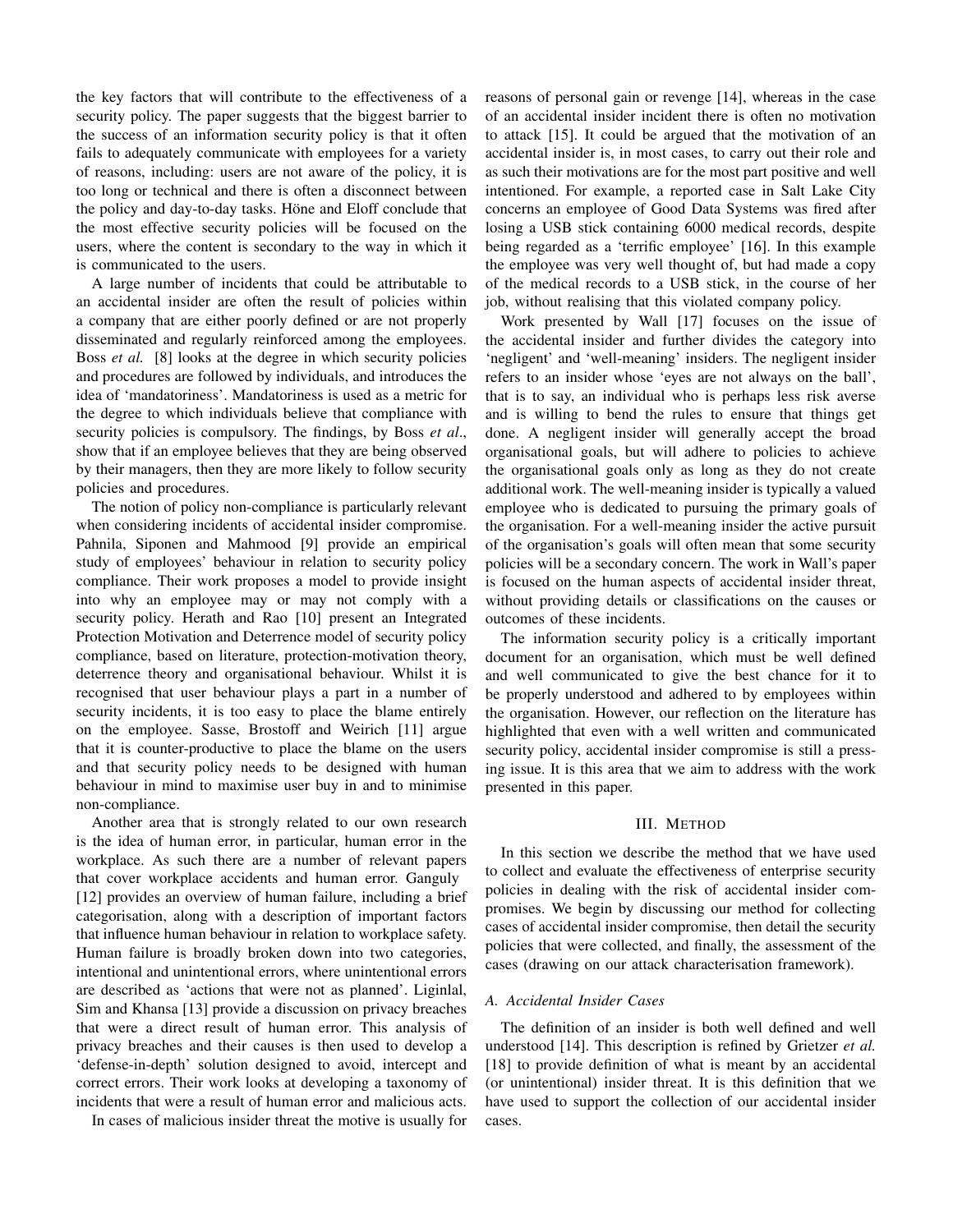

Fig. 1. A framework for capturing insider threats containing several key elements: the 'Catalyst' refers to the overarching reason for the incident, 'Actor Characteristics' capture the state of the actor, 'Attack Characteristics' detail the elements relating to the attack and finally, 'Organisation Characteristics' that includes organisational assets and the vulnerability [4]

We have collected 60 cases of incidents that meet the characterisation of an accidental insider threat from a number of different sources, including: news articles, official reports and other relevant articles. We have not placed a restriction on the scale of the cases that have been collected, that is to say we have identified and collected cases where the size and scope of the incident was not one of our selection criteria. We have collected cases with the aim of providing a cross-section of the types of incident and also across a range the industries that are affected by accidental threat. The cases that we have collected all reflect incidents that have been discovered and reported within the last 10 years.

We have used our previous insider threat characterisation framework [4] to provide a basis for the analysis of the cases collected. The framework has been created to capture all of the key data-points that are associated with cases of insider threat (both malicious and non-malicious). This framework has facilitated the capture of the key fields within an incident, and has helped to highlight the most pertinent factors involved in the cases that we have collected. This has provided us with a consistent dataset across all of our collected cases. An example of the framework can be seen in Figure 1. The characterisation framework was used to code our set of collected cases, using a single coder.

## *B. Security Policy Collection*

We have collected a sample of 10 information security policies that were publicly available on the Internet, across a range of different sectors: academia (3 policies), local government (3 policies), health (1 policy), finance (1 policy), science and technology (1 policy) and law enforcement (1 policy). The security policies have been selected to provide a reflection of the distribution industries in the collected cases of accidental insider threat.

In addition to the real-world policies that have been collected, we have also used template policies, which were publicly available online. The reason for the inclusion of template policies in our analysis was that it is reasonable to expect that these templates would be representative of the policies that would be used by several organisations in reality. Due to a lack of availability, the policies selected are not associated with the organisations represented by our accidental insider cases. All of the information security policies that have been used in our study have been anonymised.

# *C. Classification of Cases*

The framework in Figure 1 is designed to capture both malicious and non-malicious insider incidents. Mapping the collected case, and through information in the wider literature, revealed the need to expand the scope of some of the components within the framework. This was to ensure that all of the relevant information was captured for cases of accidental insider threat. Below we briefly discuss the modifications that were required.

*1) Motivation:* One of the most obvious changes that was identified was the lack of malicious intent for the incident across all of the cases that were analysed. This is further emphasised by Jones and Ashenden [15] who state that the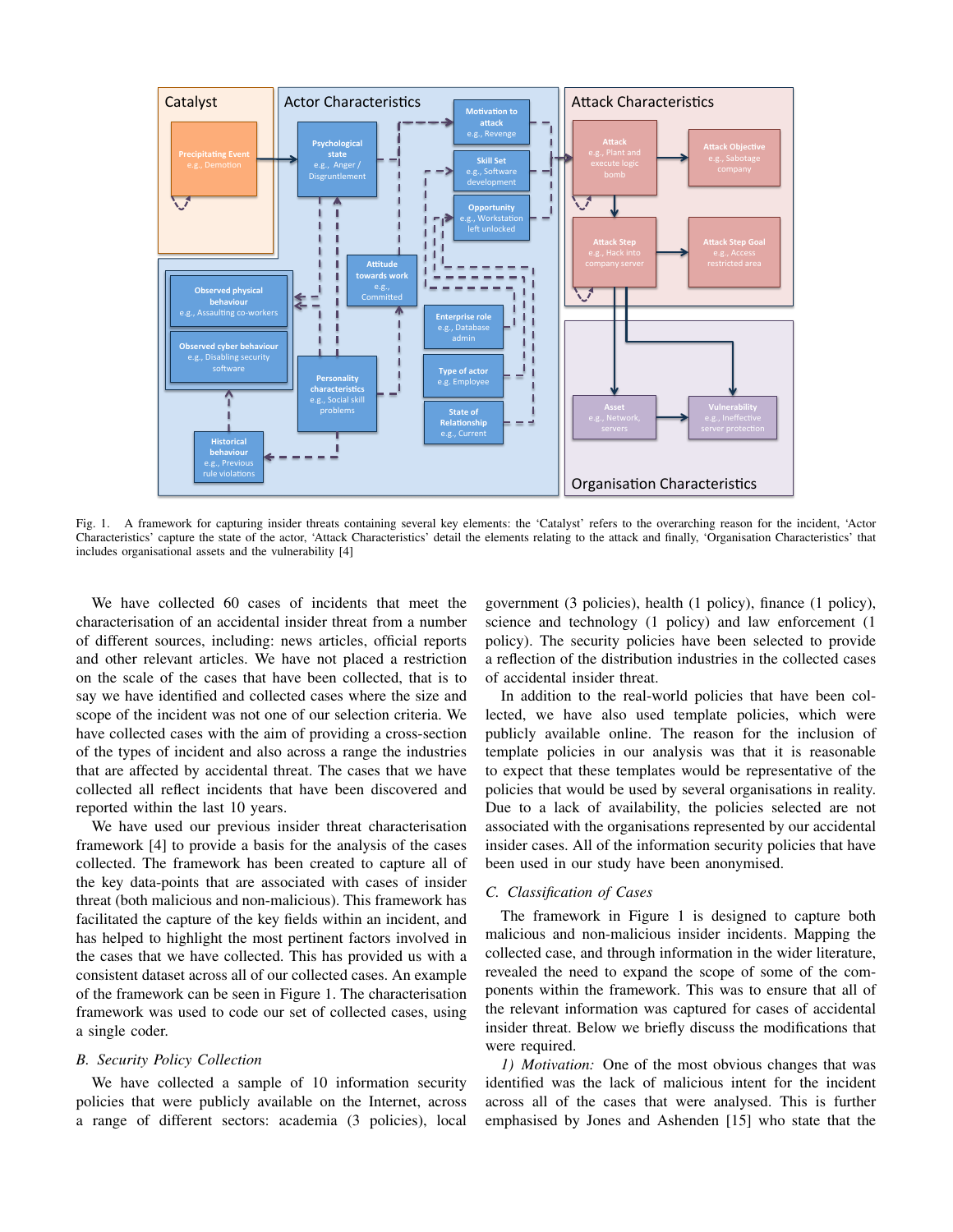

Fig. 2. Break down of the reasons, actions and impacts of accidental insider threat

absence of malice or motivation is one of the key factors that separates accidental insider incidents from intentional acts of insider threat.

*2) Precipitating Event:* Our previous work [4] describes the precipitating event as the key event that has the potential to cause an insider to become a threat to their employer. This notion of a 'tipping point' does not directly apply when we are considering an accidental insider compromise. The cases studied revealed that there was very rarely a single event that caused an individual to negatively impact their organisation. Magklaras and Furnell [19] suggest reasons for the accidental misuse of computer systems: inadequate system knowledge, factors that can affect work related performance (e.g. excessive workload), and finally a lack of awareness of security training. When considering accidental insider compromise we are more interested in why the employee made a mistake in the first instance and so we extend the precipitating event to consider the overarching reason for the incident, for example leaking sensitive data via email might be due to inadequate training or policy awareness [20].

*3) Attack Objective:* When considering a malicious insider threat, the attack objective is very clearly defined. For instance, an employee copying sensitive organisational data to pass on to a competitor has the defined objective of leaking the information to a rival organisation. In contrast to the precipitating event, when considering the attack objective for the incident we are interested in what the insider was attempting to achieve when the incident occurred (e.g. a user attempting to upload information to a secure file server [21]). This classification

of collected cases provides the basis for a comparison of our findings to a number of widely available information security policies. During the classification process it became apparent that there were a number of reoccurring themes, across all of the cases of accidental insider threat. Figure 2 illustrates the distillation of the collected cases, that will be used to analyse the coverage and utility existing security policies, broken down into three major categories:

- Reason What was the cause of the incident?
- Action What was the thing that was done incorrectly?
- Impact What was the impact of the incident?

The categorisation, listed above, provides a focus of the information collected that directly relates to the kinds of clauses that are seen in information security policies. For example, we consider the impact of physical and electronic data loss as an organisation will often have separate sections of the policy to control the management of data held physically or electronically.

# IV. ANALYSIS OF SECURITY POLICIES

The results in Table I provide an overview of the coverage of each of the security policies when compared against the reasons and actions of accidental insider threat, as seen in our case analysis. Here, the Reason is the cause of incident (e.g. incorrect use of software) and the Action is the thing that was done incorrectly (e.g. an email was sent to the wrong recipient). In Table I the policy numbers correspond to the following industries: 1–3 Academia, 4–6 Local government, 7 Medical, 8 Finance, 9 Science and technology, 10 Law enforcement and 11–15 Template policies. A green tick indicates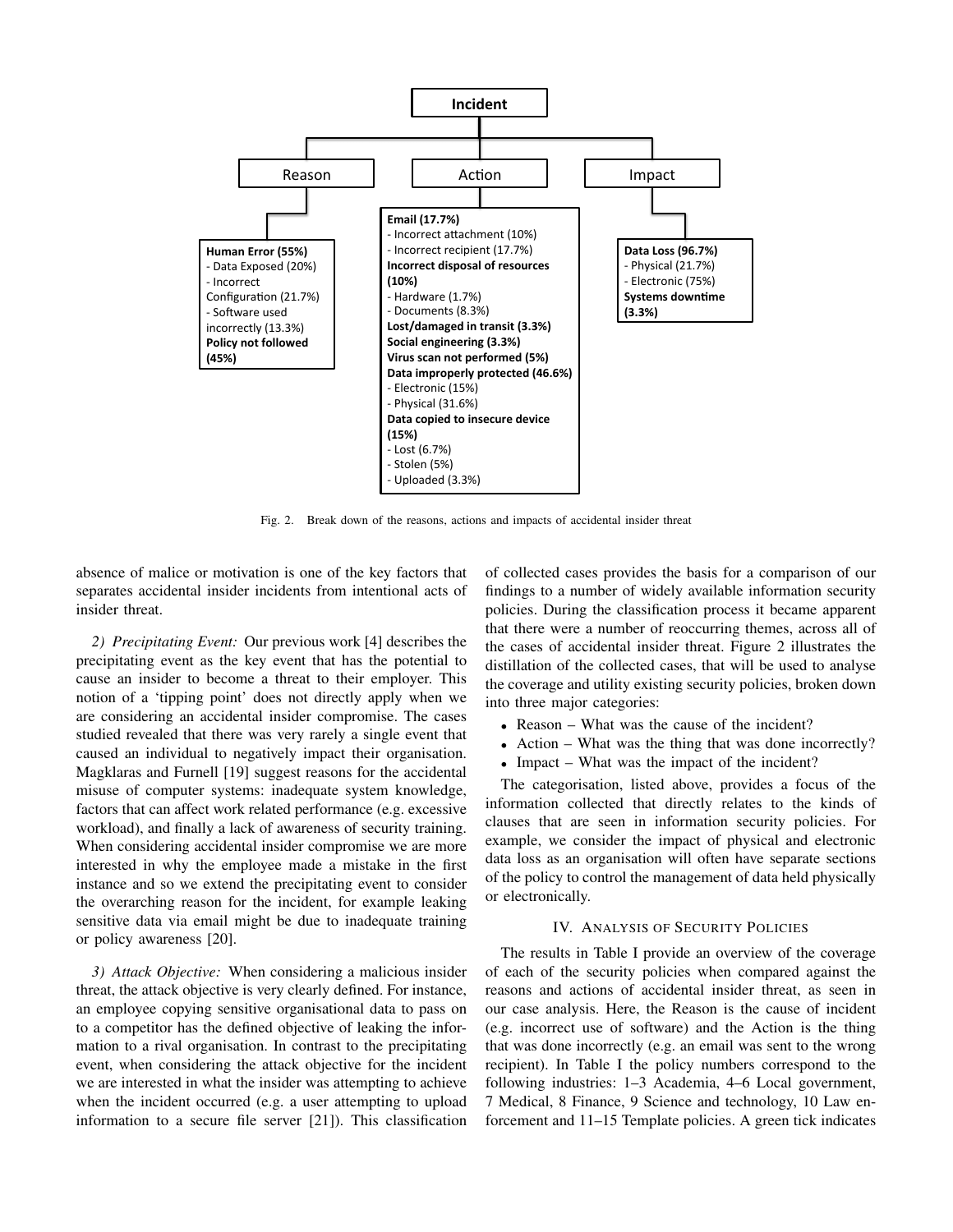|                                          | <b>Policy</b>           |                |              |   |   |   |              |              |              |    |              |              |    |    |    |
|------------------------------------------|-------------------------|----------------|--------------|---|---|---|--------------|--------------|--------------|----|--------------|--------------|----|----|----|
| <b>Reason</b>                            |                         | $\overline{2}$ | 3            | 4 | 5 | 6 | 7            | 8            | 9            | 10 | 11           | 12           | 13 | 14 | 15 |
| Human Error (55%)                        | X                       | Х              | √            |   |   |   | Х            |              |              |    | Х            | J            |    |    |    |
| - Data exposed (20%)                     |                         |                | Х            |   |   |   |              |              |              |    | Х            | $\checkmark$ |    |    |    |
| - Incorrect Configuration (21.7%)        | Х                       |                | √            |   |   | Х |              |              |              |    | Х            | $\checkmark$ |    |    |    |
| - Software used incorrectly (13.3%)      | Х                       |                | $\checkmark$ |   |   | Х |              | Х            |              |    | Х            | $\checkmark$ |    |    |    |
| Policy not followed (45%)                | $\overline{\mathbf{x}}$ |                | $\checkmark$ |   |   | ✓ |              | Х            |              | Х  | Х            | Х            |    |    | Х  |
| Action                                   |                         |                |              |   |   |   |              |              |              |    |              |              |    |    |    |
| Email (17.7%)                            |                         |                |              |   |   |   |              |              |              |    |              | ↗            |    |    |    |
| - Incorrect Attachment (10%)             |                         | Х              | Х            | Х |   | Х |              |              | х            |    |              | Х            |    |    |    |
| - Incorrect Recipient (17.7%)            | Х                       | Х              | $\checkmark$ | х |   | Х |              | $\checkmark$ | Х            | х  | $\checkmark$ | Х            | х  |    |    |
| Incorrect disposal of resources $(10\%)$ | Х                       |                | ✓            |   |   | ℐ |              | х            |              |    |              | $\checkmark$ |    |    |    |
| - Hardware $(1.7\%)$                     | Х                       |                |              |   |   |   |              | Х            |              |    |              |              |    |    |    |
| - Documents $(8.3\%)$                    | Х                       |                |              |   |   | х |              | Х            |              |    |              | $\checkmark$ |    |    |    |
| Lost/damaged in transit $(3.3\%)$        | J                       | Х              |              | Х |   | Х | Х            | Х            | Х            |    | Х            | Х            | X  |    | Х  |
| Social Engineering (3.3%)                | ✓                       | Х              |              |   | x | Х | Х            | Х            | х            |    |              | Х            |    |    | Х  |
| Virus/malware scanning (6%)              | ✓                       |                | $\checkmark$ |   |   | ✓ | $\checkmark$ | ✓            |              |    |              | J            |    |    |    |
| Data improperly protected (46.6%)        | Х                       |                | $\checkmark$ |   |   | Х |              | $\checkmark$ |              |    |              | $\checkmark$ |    |    |    |
| - Electronic (15%)                       | Х                       |                |              |   |   | Х |              | √            |              |    |              | $\checkmark$ |    |    |    |
| - Physical $(31.6\%)$                    | Х                       |                | $\checkmark$ | х |   | Х | Х            | Х            | $\checkmark$ |    | $\checkmark$ | ✓            |    |    |    |
| Data copied to insecure device $(15\%)$  | ✓                       |                |              |   |   | ℐ |              |              |              |    | Х            | ✓            |    |    |    |
| $-$ Lost (6.7%)                          |                         |                |              |   |   |   |              |              |              |    | Х            | J            |    |    |    |
| $-$ Stolen (5%)                          |                         |                |              |   |   |   |              |              |              |    | Х            |              |    |    |    |
| - Uploaded $(3.3\%)$                     |                         |                |              |   |   |   |              |              |              |    |              |              |    |    |    |

TABLE I

THE COVERAGE OF SECURITY POLICIES WHEN COMPARED AGAINST THE REASONS AND ACTIONS OF ACCIDENTAL INSIDER THREAT

that the policy contained clauses to mitigate against the reason or action listed, and a red cross denotes the lack of coverage within a policy.

The remainder of this section will provide a detailed look at our policy analysis, including discussion of relevant clauses from the security policies collected.

## *A. Human Error*

80% of the security policies analysed contained clauses that considered the risks of incidents where human error was the main contributing factor, and provided some form of controls in place to protect against it. For example, one of the academic policies surveyed contains a clause that states controls should be applied to protect against "the vulnerability to error, e.g. incorrect addressing or misdirection, and the general reliability and availability of the service". This is in contrast to controls on the prevention of the incorrect use of software within an organisation, where 80% of the policies reviewed did not mandate that any kind of software training be undertaken. However, this did appear more frequently in the template security policies than in the enterprise policies. For instance, one of the policies taken from local government requires that, in order to ensure the integrity of organisational data staff should have "received training on any application that they would be required to access and any software package they will be required to use". However, none of the policies document how a judgement of suitability or effectiveness of such training would be made.

## *B. Policy not followed*

When considering 'Policy not followed' we are focusing on whether there is any stipulation that employees must receive information security training. Our case analysis highlighted two main reasons for policy non-compliance: the policy was incomplete or poorly defined, or the employee was not aware of the security policy. The wider literature suggests other potential reasons why this may occur; for example, the policy was not well communicated or that the policy made it more difficult for the employee to carry out their role [22].

## *C. Email*

While the majority of the policies surveyed (60%) contained some consideration for the correct use of email, this often focused on how email should be used (e.g. "personal use of e-mail is permitted provided such use is only during free time and is not of significant volume"). Very little consideration is given to protecting against the incorrect use of email either by attaching a file erroneously (20%) or by sending to the incorrect recipient (27%).

#### *D. Incorrect disposal of resources*

The majority of the policies reviewed (73%) contained guidance about the safe disposal of resources, however, there were marginally fewer policies that contained information about the safe disposal of hardware (67%) compared to the safe disposal of paper-based resources (74%). Typically the safe disposal of paper-based resources was as simple as placing the documents into the correct place, according to their classification (e.g. "restricted and confidential material can be placed in confidential waste bins, whereas secret material must be shredded"). Conversely, when considering the safe disposal of hardware, the policies were often less prescriptive. For example, one of the academic security policies collected requires that employees must ensure that data "is thoroughly and securely cleansed from that equipment when they leave". This stipulation is placing the emphasis on the employee to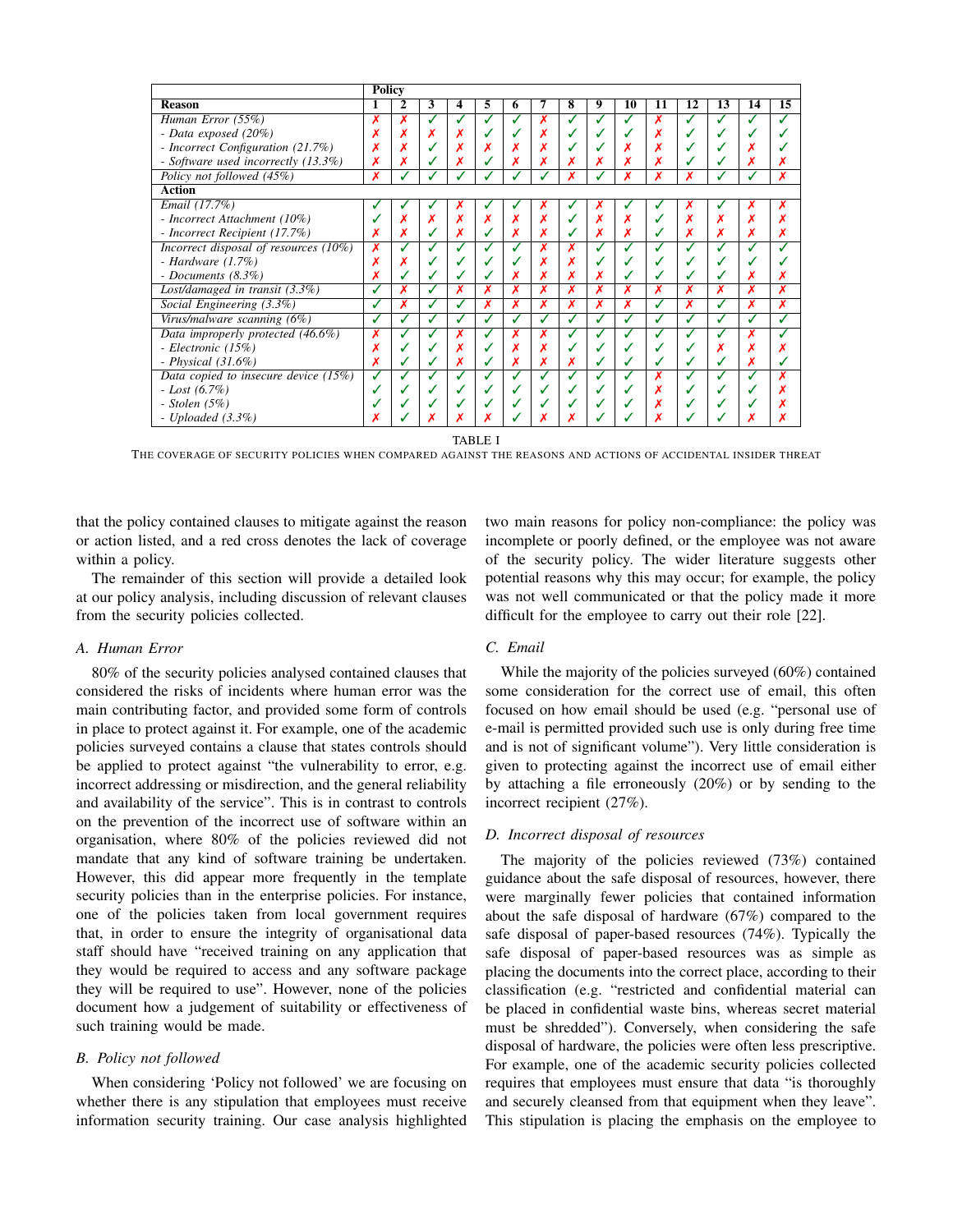ensure that sensitive data is safely removed from any hardware, which can be viewed as an inappropriate apportioning of responsibility. It is unlikely that a general employee will be well informed as to what thorough and secure cleansing is.

# *E. Transporting data*

The term 'transporting data' is used to describe the physical process of transporting data (including tapes, discs, USB devices and paper-based data) to different areas of an organisation (e.g. to another site) or to a partner organisation. The safe transport of data was something that was, for the most part, not well covered within the security policies reviewed. Only 13% of the policies contained clauses to control this action. For example, an academic policy provided protection against this by stipulating that "reliable transport or couriers should be used". There were a number of incidents recorded where the items being transported were insufficiently packaged and as such were damaged in transit [23]. Only one of the policies that we reviewed considered this aspect of transporting data with the requirement that "packaging should be sufficient to protect the contents against any physical damage likely to arise during transit".

# *F. Social engineering*

When comparing this type of incident against the collected set of information security policies we were analysing the policies for clauses that provided guidance on the trustworthiness of information. For the most part this is something that was not well covered in the policies surveyed, with only 33% containing guidance on preventing social engineering attacks, however, two of the three policies from academia contained information on this issue. The most common information provided on social engineering was focused on the trustworthiness of an information received over email (e.g. 'you should not necessarily trust what you receive in an email – in particular, you must never respond to an email request to give a username or password').

## *G. Virus/malware protection*

The protection against malware was one of the areas that was covered by all of the policies in our sample. The controls for protecting against malware were well prescribed, with all of the policies requiring "appropriate anti-virus software is installed and maintained". In some instances this was something that would be handled by the organisation's IT department, in others there was a list of acceptable providers of anti-virus software, and finally some organisational policies only required the software be installed and maintained with no mandate on what should be installed. In these cases, the emphasis was placed onto the employee to maintain an integral security control, which can be considered an unreasonable expectation to place on an employee, as they are not likely to be familiar with the best approach for preventing against this kind of issue. Indeed it is entirely possible that an employee could download malware posing as anti-virus software.

## *H. Data improperly protected*

When considering whether data has been improperly protected, we are referring to whether data has been erroneously exposed. Many of the security policies (73%) analysed contained clauses that considered the protection of sensitive data. The most simplistic of these clauses typically referred to ensuring that the organisation, and its employees, adhere to the Data Protection Act [24], for example, when referring to the confidentiality of sensitive data employees are tasked with "ensuring compliance with the Data Protection Act".

Other policies were more detailed about the controls and measures that should be used to ensure that data (both physical and electronic) was adequately protected. The policies provided guidance for protecting data in a number of ways. The accidental insider cases that were analysed highlighted that the incorrect configuration of a web server was often to blame for data that was wrongfully displayed online. A little over half (53%) of the policies analysed mitigated against this kind of loss, for example, an academic security policy required that the issues relating to "security and data protection implications of publishing directories entries" be considered.

## *I. Data copied to insecure device*

The protection against data loss, by copying data to an insecure device, was one of the issues that was covered by all of the security policies that were reviewed. There were three approaches that the policies took when considering the use of removable devices. The first was the most straightforward, and prohibitive in that it was forbidden for data to be copied to a device and removed from the organisation. The second approach was to require that all removable devices, which contained sensitive data, to be encrypted before they were removed from the organisation. Finally, the third approach was to mandate that any removable devices, laptops or other hardware be secured or hidden from view when removed from the organisation and not in use.

# *J. Summary*

The analysis presented above highlights the fact that there was a great deal of variability across all of the policies in our sample. However, there was a degree of commonality for certain areas within the policies analysed. For example, all of the policies surveyed contained guidance on the prevention of malware infection and also on safe practices for copying data to a removable device. Conversely, whilst there were no areas that were entirely ignored by all of the policies there were certainly some areas that were very sparsely represented. For instance, very little consideration was given to mitigating against data being lost or damaged in transit. This is also true when considering the correct use of email, for instance; when considering the issue of sending an email to the wrong recipient or erroneously attaching a file to an email.

The results in Table I illustrate that, for the most part, the policies included in our analysis provide better coverage of the 'Actions' than the 'Reasons' involved in an accidental insider incident. Two of the security policies surveyed failed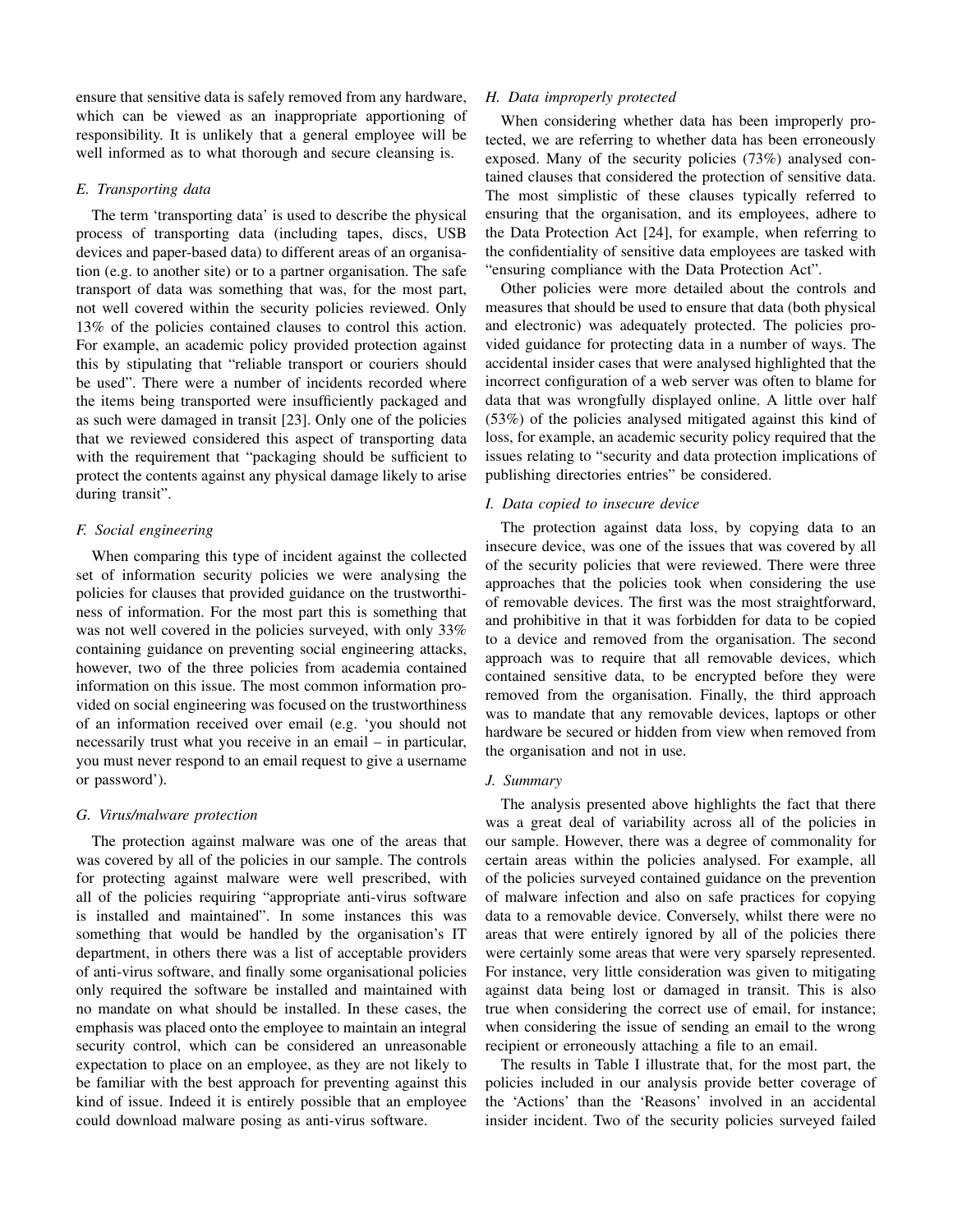

Fig. 3. Questions that can be used to assess the coverage of a security policy against an accidental insider threat

to provide any clauses that would prevent against the reasons for cases of accidental insider compromise, which we have identified. The reasons that we discovered are largely related to employee education, for example, providing training that covers the organisation's information security policy or how to correctly use various software packages. The actions were, generally, associated with the control of technology or physical processes and as such are arguably easier to mandate within a security policy.

It is perhaps worth noting that in our sample set of security policies, there was not a policy that provided complete coverage, against all of the potential accidental insider threats that our case analysis revealed. Even the policy with the best coverage (policy 3 in Table I), only provided guidelines that would help to prevent against 80% of the reasons and 86.7% of the actions associated with accidental insider threat.

Below we provide an analysis of the coverage of the policies when compared to the accidental insider cases collected, based on the policy's industry sector. This analysis assumes that policies were perfectly implemented, which is of course not the case in reality. Policies 1–3 are all from the academic sector and even when combined there is still a gap in the policies with respect to cases of human error, where data was exposed, which amounts to 20% of the cases studied. The policies collected from local government (policies 4– 6) contained gaps in the reasons for incidents in the form of incorrect configuration as a result of human error, which amounts to 21.7% of cases. The actions do not provide any mitigation against a file erroneously attached to an email (10%) or data that is lost or damaged in transit (3.3%). The policy collected from the medical sector only provides guidance on cases where the reason was lack of policy awareness, which meant a vulnerability to 55% of the cases surveyed. There was also only consideration given to a limited number of actions (malware protection and copying to data to an insecure device), which meant the policy was vulnerable to 83.3% of

cases. Policy 8 (financial sector) lacked information to protect against 58.8% of the reasons for accidental insider incidents, as well as being open to 51.5% of the cases surveyed. The policy from the science and technology sector lacked clauses that accounted for 65% of the reasons for the accidental insider incidents, but provided better coverage against the actions involved in cases with only 32.6% not covered. Finally, policy 10 (law enforcement) provided information that could potentially have protected against 20% of the reasons for the cases studied, but was potentially vulnerable to only 24.3% of the cases surveyed.

# V. CONCLUSIONS AND FUTURE WORK

An organisation's information security policy is a very important statement of the expectations of its employees, and the acceptable behaviour and culture of that enterprise. The threat of accidental insider compromise are a real concern to all organisations and carry a significant threat to the systems, data and reputation of an organisation, perhaps more so that those carried out by a malicious insider.

This paper has highlighted the common areas, within organisational information security policies, that were lacking when considering a policy's ability to facilitate the prevention of accidental insider incidents. We surveyed 15 instances of information security policy to determine the key areas of coverage with respect to accidental insider threat. It was apparent that some incident types were more commonly handled than others by our sample set of security policies. For example, clauses were seen in all of the policies surveyed to protect against malware infection and also to prevent the copying of data to an insecure device. It could be argued that these are two controls that are technically straightforward to implement and monitor, whereas a large number of the other potential threats are more complex to manage with technological controls alone. For example, it would be a non-trivial task to ensure that emails only contained the correct attachments or recipients.